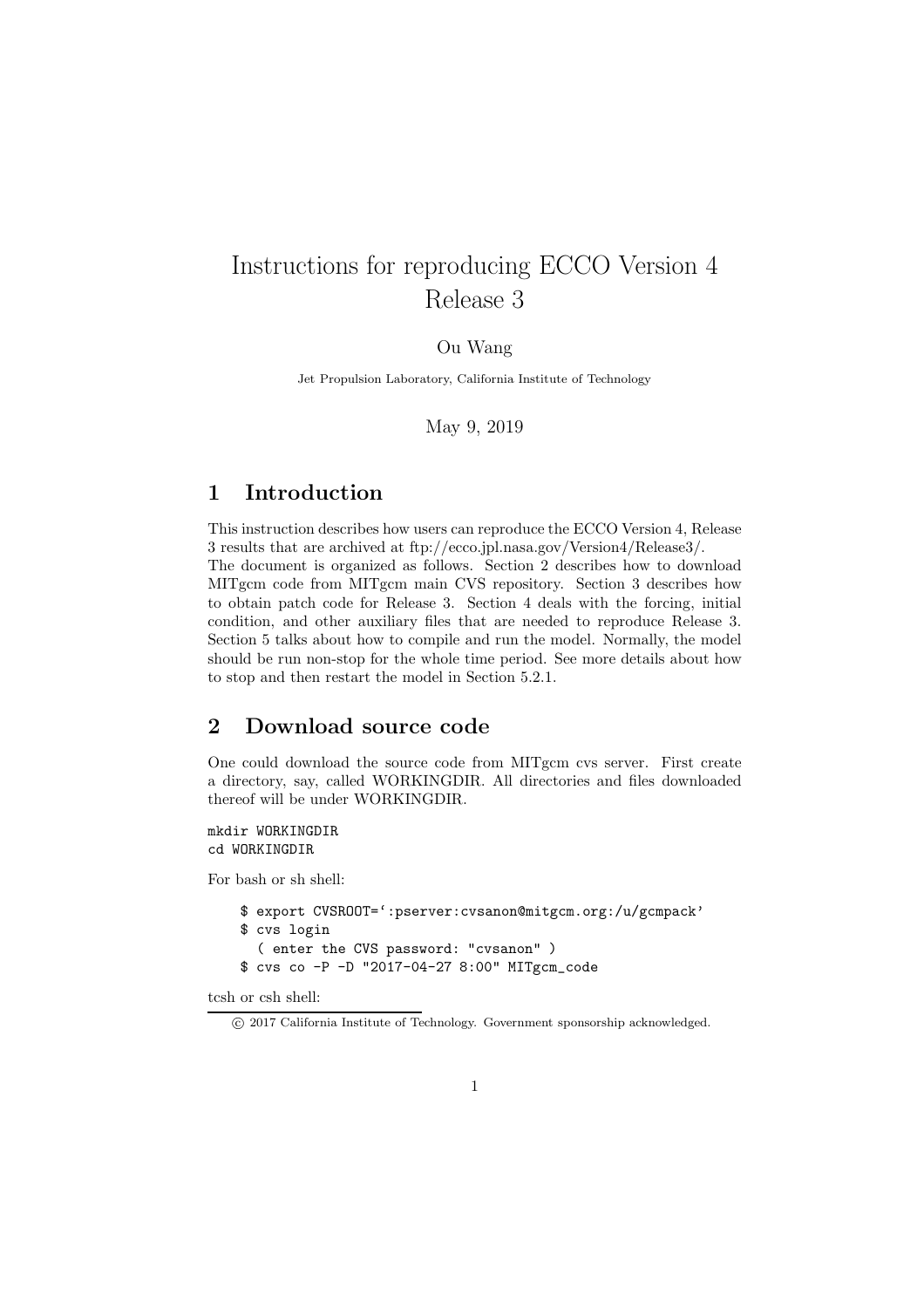```
$ setenv CVSROOT ':pserver:cvsanon@mitgcm.org:/u/gcmpack'
$ cvs login
  ( enter the CVS password: "cvsanon" )
$ cvs co -P -D "2017-04-27 8:00" MITgcm_code
```
Alternatively, one could download the code from the MITgcm's github repository by either

\$ git clone https://github.com/MITgcm/MITgcm.git

or if ssh keys are set up

\$ git clone git@github.com:MITgcm/MITgcm.git

Then to check out the MITgcm at the time specified for release 3:

\$ git checkout 'git rev-list -n 1 --first-parent --before="2017-04-27 08:00" master'

### 3 Release 3 specific code

The Release 3 specific code is archived in MITgcm CVS repository and can be retrieved as follows:

```
cd MITgcm
mkdir -p verification/release3
cd verification/release3
cvs co -P MITgcm_contrib/ecco_utils/ecco_v4_release3_devel/code
mv MITgcm_contrib/ecco_utils/ecco_v4_release3_devel/code .
\rm -rf MITgcm_contrib
```
### 4 Forcing and other input files

The forcing and other input files are stored on Release 3's ftp server at ftp://ecco.jpl.nasa.gov/Version4/Release3/ and can be downloaded using the following commands:

```
wget --recursive ftp://ecco.jpl.nasa.gov/Version4/Release3/input_forcing
wget --recursive ftp://ecco.jpl.nasa.gov/Version4/Release3/input_init
wget --recursive ftp://ecco.jpl.nasa.gov/Version4/Release3/input_ecco
```
The total size of the forcing and other input files are about 150Gb. All forcing and input files are necessary to reproduce Release 3.

#### 4.1 Diagnostic output

Release 3 specifies a list of core diagnostic products in

ftp://ecco.jpl.nasa.gov/Version4/Release3/input\_init/NAMELIST/data.diagnostics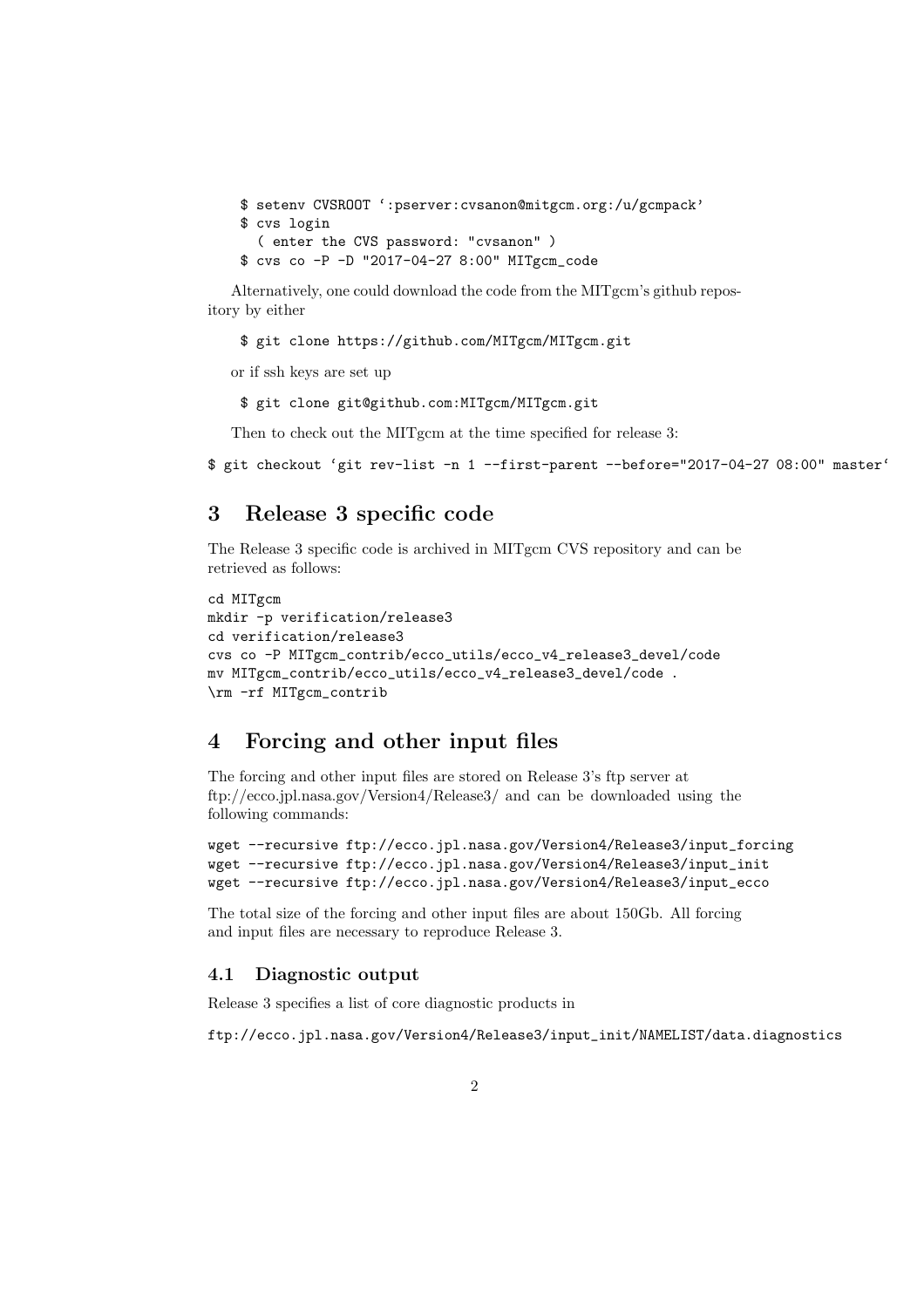that one can use to close property budgets for heat, salt, mass, volume, and momentum. A full list of pre-defined diagnostics variables is available at

ftp://ecco.jpl.nasa.gov/Version4/Release3/doc/available\_diagnostics.log

Chapter 7 of the MITgcm manual, titled "Diagnostics and I/O - Packages II, and Post-Processing Utilities", available at

http://mitgcm.org/public/r2\_manual/latest/online\_documents/node264.html

gives instructions about how to output different diagnostic variables, change the time-averaging period and vertical levels, and even define a new diagnostic variable.

### 5 Compile and run

The compilation and run of the model are compiler and platform specific. Given below is an example to compile and run the code on NASA Ames' Pleiades.

#### 5.1 Compile

The example given here is to compile the code on NASA Ames' Pleiades. A different set of build options may be required for other machines. Sets of build options for various platforms and compilers have been provided in MITgcm/ tools/build options. Users may need to create their own build options that are deemed suitable to their unique platform and/or compilers.

```
cd MITgcm/verification/release3
mkdir build
cd build
../../../tools/genmake2 -mods=../code -optfile=../../../tools/
   build_options/linux_amd64_ifort+mpi_ice_nas -mpi
make depend
make all
cd ..
```
If compiled successfully, the executable will be ./build/mitgcmuv.

#### 5.2 Run

Below is an example of the run script for Pleiades. The run directory will be MITgcm/verification/release3/run/. This run script will reprouce v4r3's 24-yr results from 1992 through 2015 without stopping.

#PBS -S /bin/csh #PBS -l select=4:ncpus=24:model=has #PBS -l walltime=14:00:00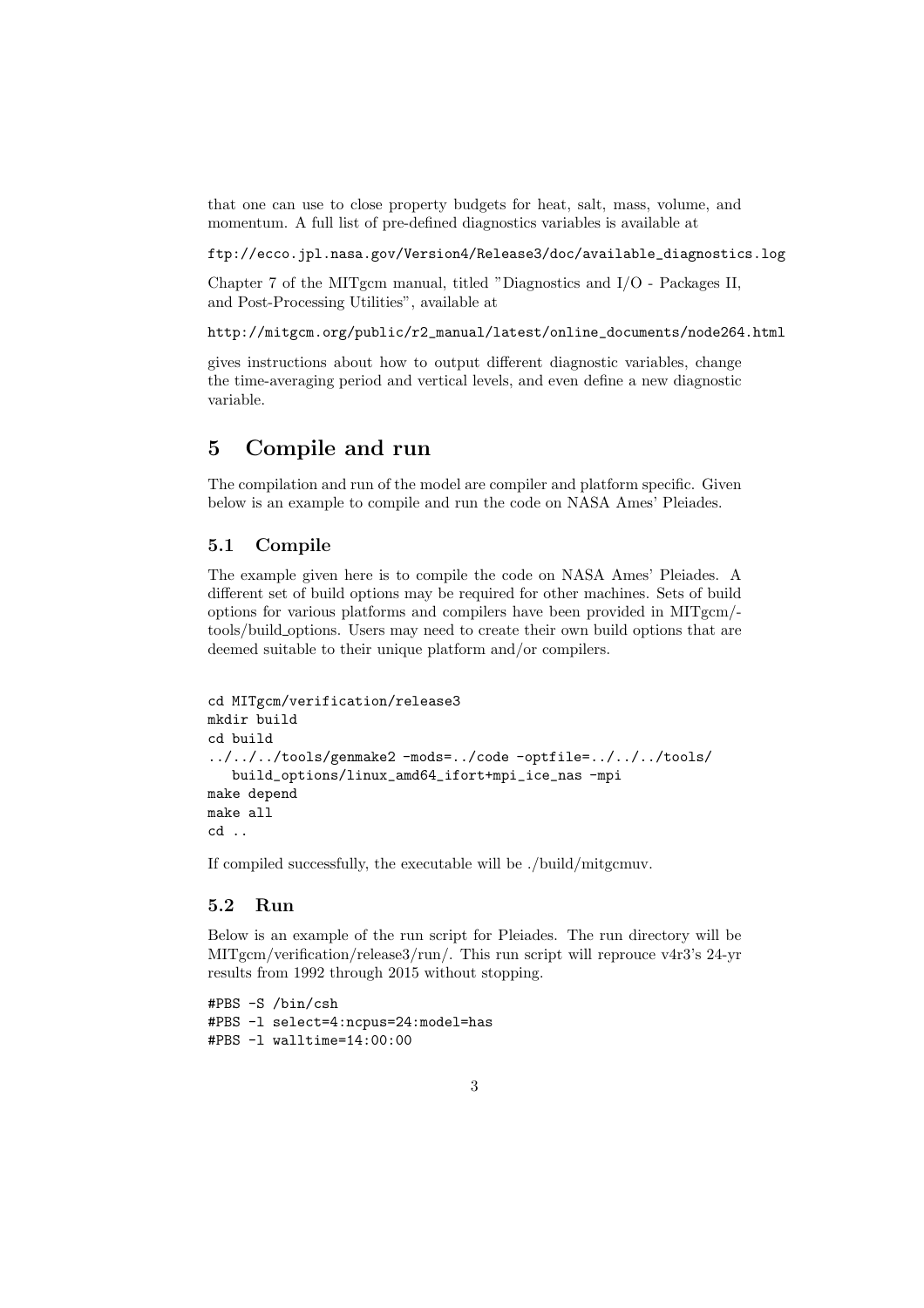```
#PBS -j oe
#PBS -o ./
#PBS -m bea
limit stacksize unlimited
module purge
module load comp-intel/2015.0.090
module load mpi-sgi/mpt.2.12r26
module load math/intel_mkl_64_10.0.011
module load netcdf/4.1.2
module list
setenv LD_LIBRARY_PATH ${LD_LIBRARY_PATH}:${HOME}/lib
setenv FORT_BUFFERED 1
setenv MPI_BUFS_PER_PROC 128
setenv MPI_DISPLAY_SETTINGS
set nprocs = 96
set basedir = ./set inputdir = ./ecco.jpl.nasa.gov/Version4/Release3/
if ( -d ${basedir}/run) then
echo 'Directory ' ${basedir} '/run exists.'
echo 'Please remove it and re-submit the job.'
exit 1
endif
mkdir ${basedir}/run
cd ${basedir}/run
mkdir diags
ln -s ${inputdir}/input_init/NAMELIST/* .
ln -s ${inputdir}/input_init/error_weight/ctrl_weight/* .
ln -s ${inputdir}/input_init/error_weight/data_error/* .
ln -s ${inputdir}/input_init/* .
ln -s ${inputdir}/input_ecco/*/* .
ln -s ${inputdir}/input_forcing/eccov4r3* .
cp -p ../build/mitgcmuv .
mpiexec -np ${nprocs} dplace ./mitgcmuv
```
#### 5.2.1 Stop and restart a run

Normally, the model should be run non-stop for the whole time period. If one has to stop and then restart the model for any reason, for each restart one has to set the correct time step and to disable the initial UVTS and ssh control adjustments, which essentially involves modification of the two namelist files: data and data.ctrl. Note that the pickup file where the model stops should have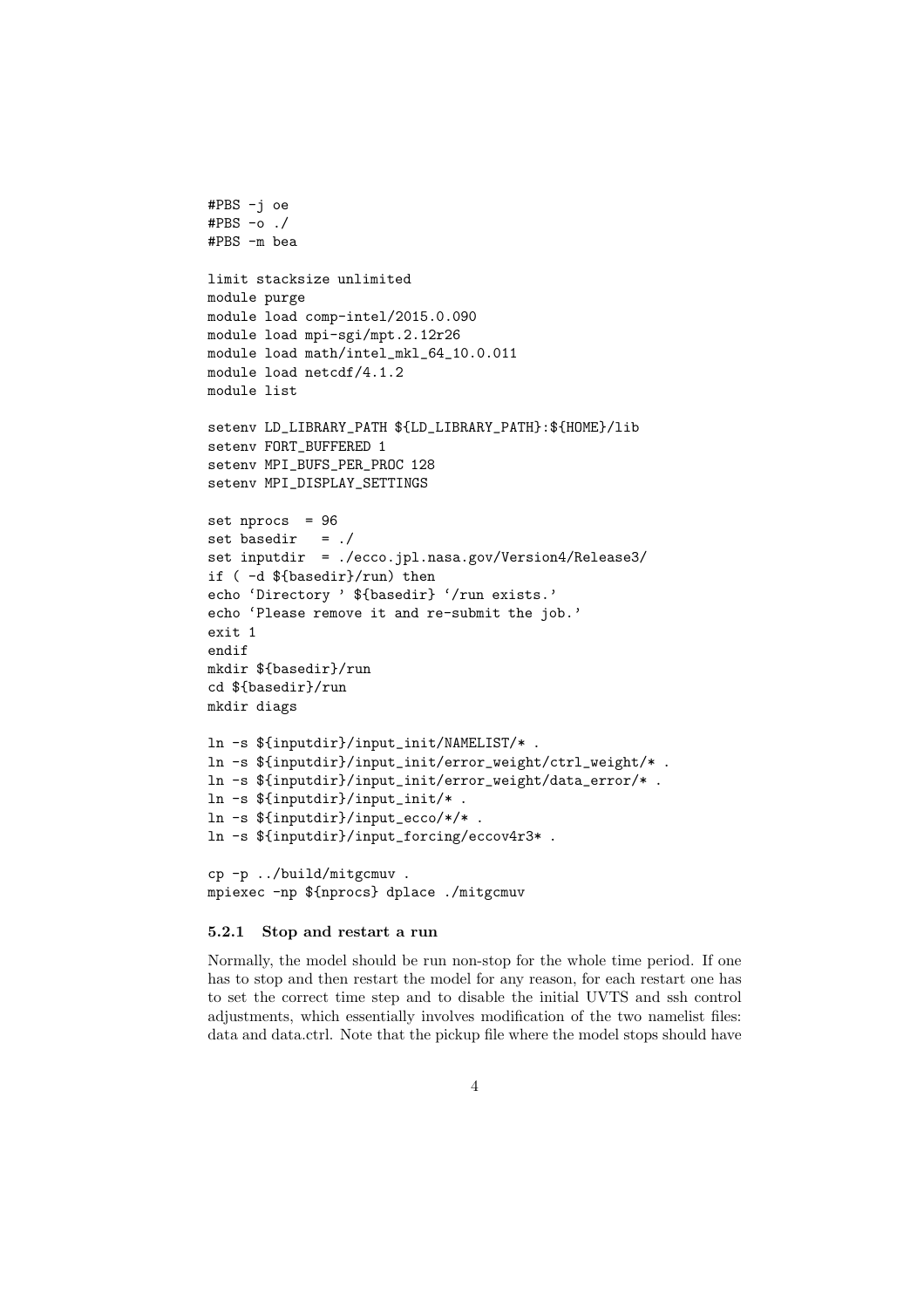been generated with v4r3's configuration. When one restarts the model, the run directory should contain a copy of or a link to this pickup file.

To set the correct time step number for the restart, one has to set the variable "nIter0" in the namelist file "data" to the number of time step at which the model stop previously.

For users' convenience, a version of the namelist file "data.ctrl" that disables the initial control adjustments is provided in ftp://ecco.jpl.nasa.gov/Version4/ Release3/input\_init/NAMELIST/data.ctrl.restart. When to restart the model, one can unlink data.ctrl and rename/copy data.ctrl.restart to data.ctrl.

### 6 Tiled netCDF files

Release 3's diagnostic outputs available at

ftp://ecco.jpl.nasa.gov/Version4/Release3/

are generally in tiled netCDF format. The global fields are saved into 13 netCDF files, with each file accounting for one of the 13 regional tiles (cf. Wang et al., 2017). The tiled netCDF files were converted offline from flat binary model outputs by using a utility in the Matlab toolbox gcmfaces (Gael, 2017).

### 6.1 How to convert binary to tiled netCDF files

One needs to first install gcmfaces package following the instruction of the gcmfaces' user guide (Gael, 2017).

The following MATLAB script converts binary model diagnostic outputs to tiled netCDF format.

```
clear all, close all, clc
cd /my_gcmfaces_dir/
```

```
%declare global variables and initiate some variables
gcmfaces global;
global mygrid; mygrid=[];
```
%load grid grid\_load;

```
%go to the directory where the binary model files reside
rundir = '/my_model_binaryfiles_dir/';
cd rundir;
```

```
%assume that the binary model diagnostic files are named
% as "state_2d_set1*" and stored in
% /my_model_binaryfiles_dir/diags/STATE/.
```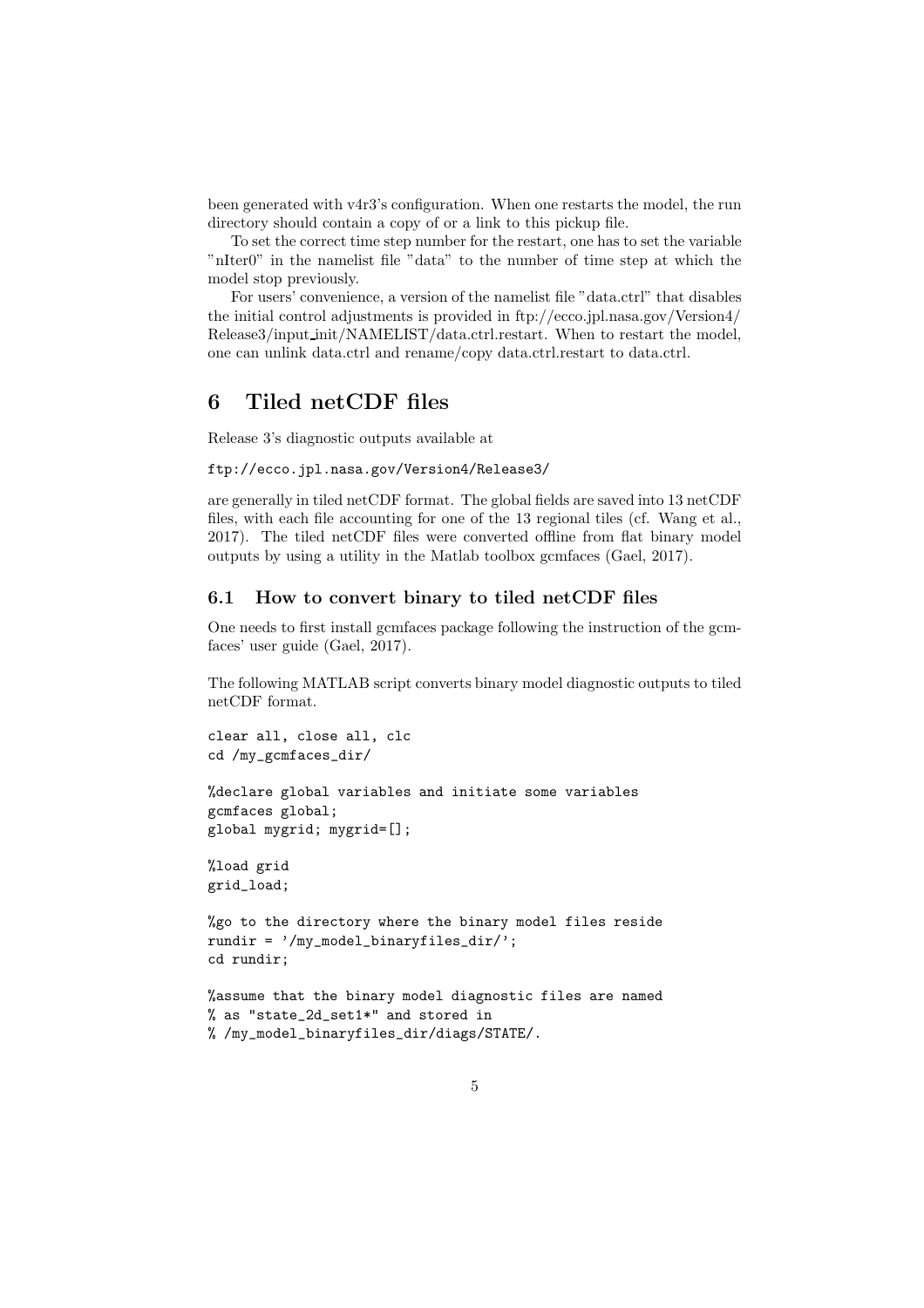```
% note that although one may use a different file name
% other than "state_2d_set1*" for the diagnostic files,
% the directory structure should be as follows:
% /my_model_binaryfiles_dir/diags/STATE/
% /my_model_binaryfiles_dir/diags/BUDG/
% /my_model_binaryfiles_dir/diags/TRSP/.
% The subdirecories are the default directories that
% gcmfaces look for the binary model diagnostics.
% we also assume that each of the "state_2d_set1*" files
% contains the following three variables
% 'ETAN', 'PHIBOT', and 'SIarea' for model
% sea-level, model ocean bottom pressure and sea-ice
% concentration.
```
%to convert all three variables to 13 tiled netCDF files % with each tile a size of 90x90 model grids. process2nctiles(rundir,'state\_2d\_set1',{}, [90 90]);

```
%to convert the variable 'ETAN' only
process2nctiles(rundir,'state_2d_set1',{'ETAN'}, [90 90]);
```

```
%output directories of tiled netCDF files
% are /my_model_binaryfiles_dir/nctiles_tmp/ETAN, PHIBOT,
% and SIarea.
```
## 7 Concluding remarks

If there are any questions, please contact us at ecco-support@mit.edu (please subscribe via http://mailman.mit.edu/mailman/listinfo/ecco-support)

### 8 Acknowledgement

The research was carried out at the Jet Propulsion Laboratory, California Institute of Technology, under a contract with the National Aeronautics and Space Administration.

### 9 References

Forget, G., 2017: gcmfaces, A generic treatment of gridded earth variables in Matlab,

ftp://mit.ecco-group.org/ecco\_for\_las/version\_4/release2/doc/ ECCOV4R2\_gcmfaces.pdf